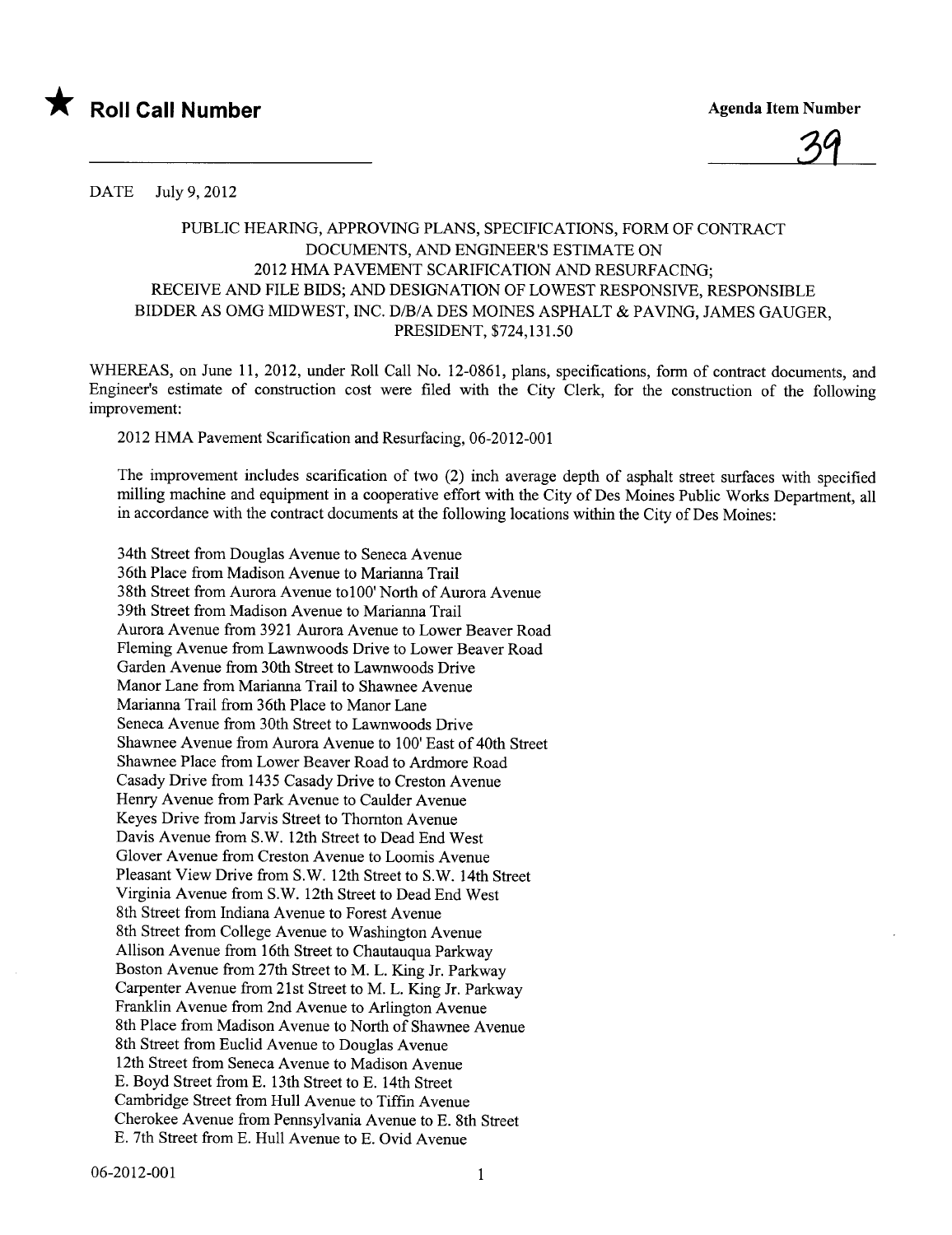



DATE July 9,2012

E. 8th Street from E. Jefferson Avenue to E. Washington Avenue E. 12th Street from Thompson Avenue to Guthrie Avenue E. 16th Street from Walker Street to Buchanan Avenue Maple Street from E. 12th Street to E. 13th Street Oak Park Avenue from 14th Street to 16th Street Osceola Avenue from E. 14th Street to Glenbrook Drive E. Ovid Avenue from E. 14th Street to E. 15th Street Roosevelt Avenue from Pennsylvania Avenue to E. 9th Street 19th Street from Center Street to Crocker Street 29th Street from Grand Avenue to Ingersoll Avenue 31 st Street from Grand Avenue to Ingersoll Avenue Crocker Street from 19th Street to 19th Place Ingersoll Avenue from 56th Street to 59th Street Park Avenue from PCC East of Henry Street to S.W. 12th Street Capitol Avenue from E. 18th Street to RR Tracks E. 18th Street from E. Walnut Street to E. Grand Avenue Hartford Avenue from 212 Harford Avenue to 440 Hartford Avenue Lyon Street from E. 9th Street to E. 12th Street 3rd Street from Grand Avenue to Center Street 6th Avenue from Watson Powell Parkway to 1-235 East-West Alley (1416 Locust) from 13th Street to 15th Street East-West Alley (Locust/Walnut) from 6th Street to 7th Street Water Street from Court Avenue to Walnut Street

Furnish all labor, materials and equipment necessary to construct a two (2) inch average thickness pavement scarification and HMA surfacing on existing asphaltic street surface, together with other incidental and related work; all in accordance with the contract documents at the following locations within the City of Des Moines:

41st Street from Douglas Avenue to Madison Avenue Boston Avenue from 27th Street to M. L. King Jr. Parkway 29th Street from Grand Avenue to Ingersoll Avenue 31st Street from Grand Avenue to Ingersoll Avenue Capitol Avenue from E. 18th Street to RR Tracks 3rd Street from Grand Avenue to Center Street 6th Avenue from Watson Powell Parkway to 1-235

WHEREAS, notice of the hearing on the plans, specifications, form of contract documents, and Engineer's estimate of construction cost was published as required by law.

NOW, THEREFORE, BE IT RESOLVED BY THE CITY COUNCIL OF THE CITY OF DES MOINES, IOWA: That the hearing on the plans, specifications, form of contract documents, and Engineer's estimate of construction cost for said improvement be closed; and that said plans, specifications, form of contract documents, and Engineer's estimate of construction cost are hereby approved as the plans, specifications, form of contract documents, and Engineer's estimate of construction cost for said improvement.

BE IT FURTHER RESOLVED: That sealed bids for said improvement were submitted by the following bidders: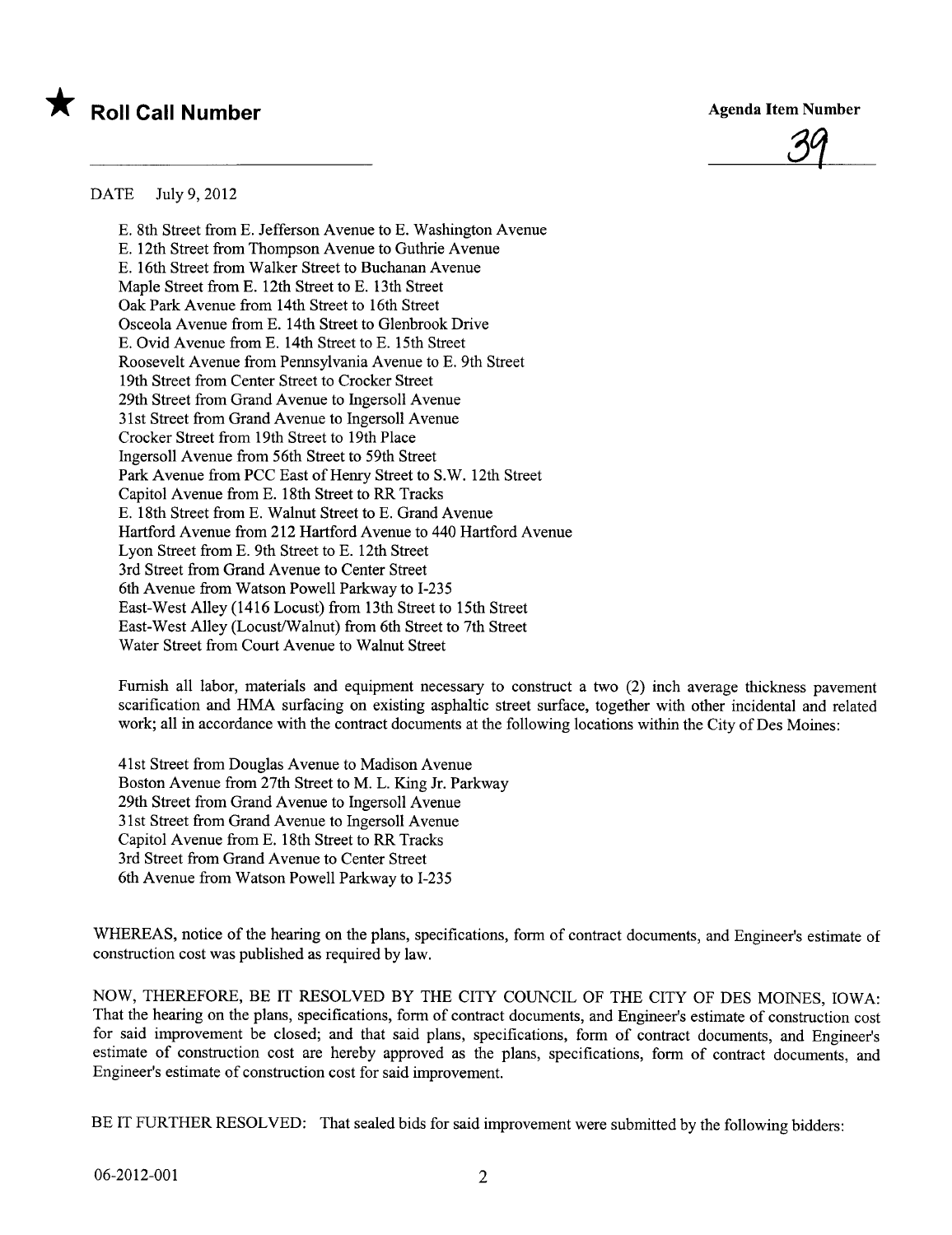



DATE July 9,2012

OMG Midwest, Inc. d/b/a Des Moines Des Moines, IA Asphalt & Paving Grimes Asphalt & Paving Corp. Des Moines, IA

which were received and opened at a public meeting presided over by the Engineer in the City Council Chambers, 2nd Floor, City Hall, 400 Robert D. Ray Drive, Des Moines, Iowa at 11 :00 a.m. on June 26, 2012. Said bids and the attached tabulation of bids for said improvement be and are hereby received and filed.

BE IT FURTHER RESOLVED: That the Des Moines City Engineer, as the Engineer, has determined that the lowest responsive, responsible bid for the construction of said improvement was submitted by OMG Midwest, Inc. d/b/a Des Moines Asphalt & Paving, James Gauger, President, P.O. Box 3365, Des Moines, lA, 50316-0365 in the amount of \$724,131.50, and said bid be and the same is hereby accepted.

BE IT FURTHER RESOLVED: That the bid security of the unsuccessful bidders be and is hereby authorized and directed to be returned.

BE IT FURTHER RESOLVED: That the Engineer is hereby directed to secure execution by the lowest responsible, responsive Bidder and its surety of the contract documents in the form heretofore approved by this Council; that the Engineer is directed to thereafter present said contract documents to this Council for approval and authorization to the Mayor to sign; and that no contract shall be deemed to exist between the City of Des Moines and said Bidder until said contract has been executed by the Bidder, and shall have been approved by this Council and executed by the Mayor and attested to by the City Clerk.

(City Council Communication Number  $\sqrt{3}/\sqrt{36}$  attached.)

Moved by to adopt.

FORM APPROVED:<br>FORM APPROVED:<br>Kathleen Vanderpool Scott E. Sanders

Deputy City Attorney **Des Moines Finance Director** Des Moines Finance Director

Funding Source: 2012-2013 CIP, Page Street - 4, Asphaltic Paving Restoration Program, STR003, Being: \$349,338 in G.O. Bonds and \$294,153.50 in TIF backed G.O. Bonds from STR003; and \$80,640 in G.O. Bonds from Page Street -22, Neighborhood Infrastructure Rehabilitation Program, STRZ05

| <b>COUNCIL ACTION</b> | <b>YEAS</b> | <b>NAYS</b> | <b>PASS</b> | <b>ABSENT</b>   |
|-----------------------|-------------|-------------|-------------|-----------------|
| <b>COWNIE</b>         |             |             |             |                 |
| <b>COLEMAN</b>        |             |             |             |                 |
| <b>GRIESS</b>         |             |             |             |                 |
| <b>HENSLEY</b>        |             |             |             |                 |
| <b>MAHAFFEY</b>       |             |             |             |                 |
| <b>MEYER</b>          |             |             |             |                 |
| <b>MOORE</b>          |             |             |             |                 |
| <b>TOTAL</b>          |             |             |             |                 |
| <b>MOTION CARRIED</b> |             |             |             | <b>APPROVED</b> |

## **CERTIFICATE**

I, DIANE RAUH, City Clerk of said City hereby certify that at a meeting of the City Council of said City of Des Moines, held on the above date, among other proceedings the above was adopted.

IN WITNESS WHEREOF, I have hereunto set my hand and affixed my seal the day and year first above written.

Mayor Gity Clerk